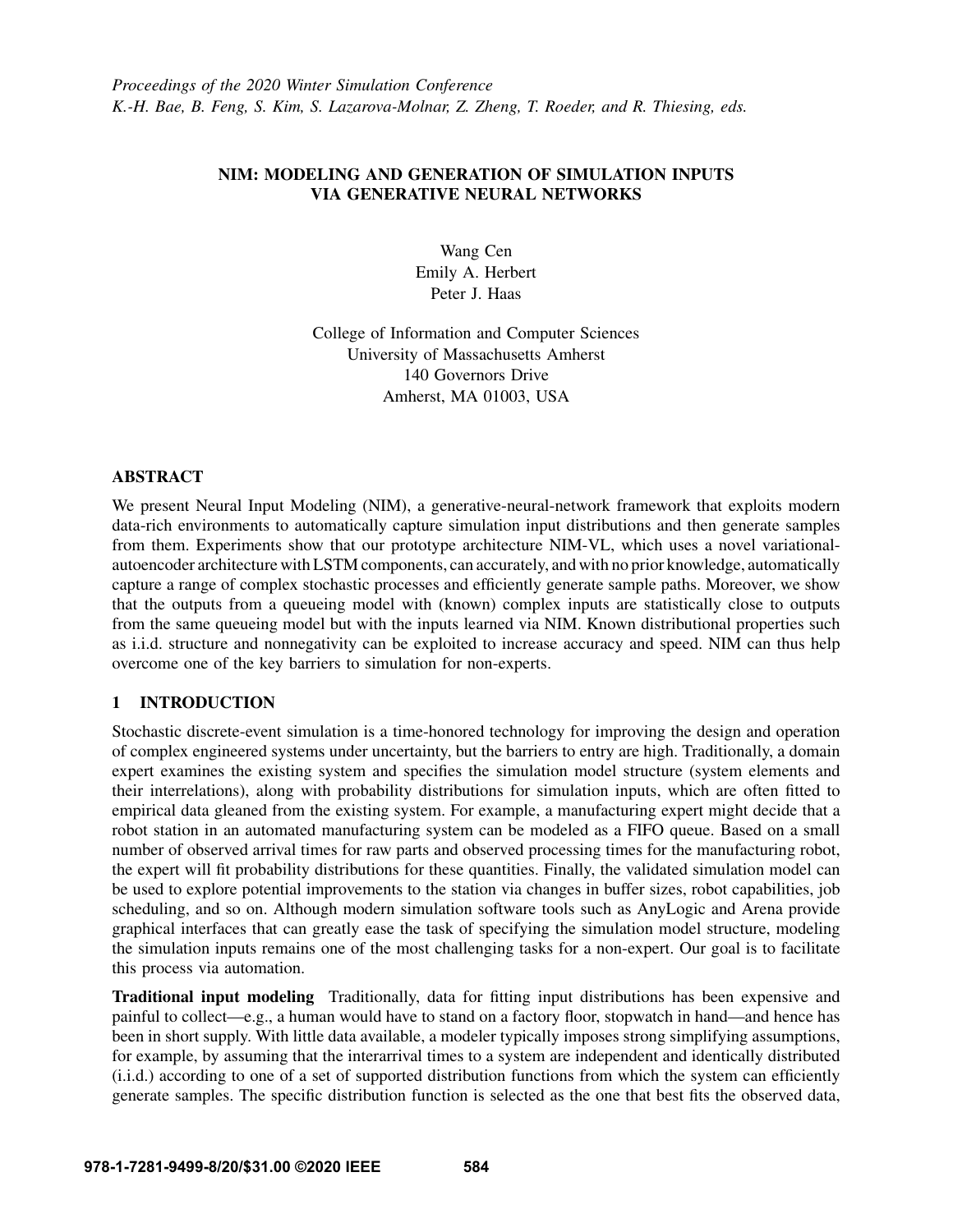as measured by an appropriate goodness-of-fit statistic; state-of-the-art tools such as ExpertFit [\(Law 2015,](#page-11-0) Ch. 6) or Stat::Fit [\(Geer Mountain Software 2020\)](#page-11-1) can automate this selection task.

Unfortunately, i.i.d. distributions with complex features such as multimodality are typically hard to capture; e.g., one of our experiments in Section [4.1](#page-7-0) (see Figure [10\)](#page-10-0) shows that ExpertFit fails to model a nonstandard Gamma-Uniform mixture distribution. Even for "simple" distributions, handcrafted variategeneration code has traditionally been required. [Jiang and Nelson \(2018\)](#page-11-2) proposed averaging multiple fitted distributions to achieve better fidelity, and Hörmann, Leydold, and Derflinger (2004) have provided methods for automatically producing generation code for a range of distributions, but in both cases the distribution functions must be explicitly pre-specified, which restricts flexibility in modeling.

The situation becomes even more challenging when inputs are not well modeled as a sequence of i.i.d. random variables. A system such as ExpertFit will sometimes detect the lack of i.i.d. structure, but then, with little guidance or software support, the user faces a bewildering array of possible models for autocorrelated, possibly nonstationary sequences, including time series models such as ARIMA, GARCH, SETAR, and so on, with various choices for the innovations distribution [\(Box, Jenkins, Reinsel, and Ljung](#page-11-4) [2016\)](#page-11-4), or, for arrival processes, direct point process models of arrival times such as nonhomogeneous, compound, clustered, or doubly-stochastic Poisson processes [\(Cox and Isham 1980\)](#page-11-5). Even after settling on a stochastic-process model, efficiently generating sample paths can be decidedly nontrivial.

The other option for non-expert input modeling is to fit an empirical distribution for i.i.d. data and use input traces for more general stochastic processes, perhaps combined with some sort of bootstrap re-sampling. Both approaches suffer from the fact that the data values produced during a simulation run are generally limited to those in the available data or, in the case of empirical distributions, require ad hoc tail modeling [\(Law 2015,](#page-11-0) p. 361) This issue is one aspect of a general overfitting problem: the simulation model captures the training data precisely but does not generalize well beyond it. Use of input traces has the additional drawback that, if the simulation model is to be deployed widely, moving potentially large amounts of data around is cumbersome and raises potential privacy issues.

Neural input modeling We aim to exploit the fact that data is becoming ever more abundant due to the increasing use of sensors, the emergence of the Internet of things (IoT), and the retention of log data in formally defined process management systems [\(van der Aalst 2018\)](#page-11-6). Other potential sources of structured log data include information extraction from text [\(Niklaus, Cetto, Freitas, and Handschuh 2018\)](#page-11-7), as well as from images and video [\(Zhou, Xu, and Corso 2018\)](#page-11-8). Our key observation is that, in data-rich environments, neural networks are a powerful and flexible tool for learning complex and subtle patterns from data; if designed carefully, they can potentially automate the tasks of learning simulation input distributions and of generating samples from these distributions during simulation runs.

We present NIM (Neural Input Modeling), a framework for automated modeling and generation of simulation input distributions. NIM uses *generative neural networks* (GNNs), which not only learn a complex statistical distribution, but provide a means of sampling from the distribution as well. NIM is designed to avoid overfitting problems and, unlike with input traces, can generate sample values outside the original training range. To our knowledge, NIM is the first system to use GNNs in order to automate input modeling, thereby helping to democratize the use of stochastic simulation methodology.

NIM takes inspiration from the inversion method. Suppose we want to generate samples of a continuous random variable *X* having cumulative distribution function (cdf) *F*. If we generate  $Z \sim N(0,1)$ , then it is well known that  $X = G(Z)$  is distributed according to F, where  $G(Z) = F^{-1}(\Phi(Z))$  and  $\Phi$  is the cdf of a standard normal random variable. We can extend this idea to a stochastic process  $X = (X_1, X_2, \ldots, X_t)$  having joint cdf F by factorizing  $F(x_1, x_2,...,x_t)$  as  $F_1(x_1)F_2(x_2|x_1)\cdots F_t(x_t|x_1, x_2,...,x_{t-1})$ . We then generate i.i.d. normal variates  $Z_1, ..., Z_t$  and set  $X_1 = G_1(Z_1), X_2 = G_2(Z_2|X_1), ..., X_t = G_t(Z_t|X_1, X_2, ..., X_{t-1}),$  where  $G_i(z_i|x_1,\ldots,x_{i-1}) = F_i^{-1}(\Phi(z_i)|x_1,\ldots,x_{i-1})$ . That is, we have specified a function *G* that transforms  $Z =$  $(Z_1,...,Z_t)$  into a sample path  $X = (X_1,...,X_t)$  having joint distribution *F*. NIM can be viewed as a system for automatically learning the complex transformation function *G* from i.i.d. samples of *X*.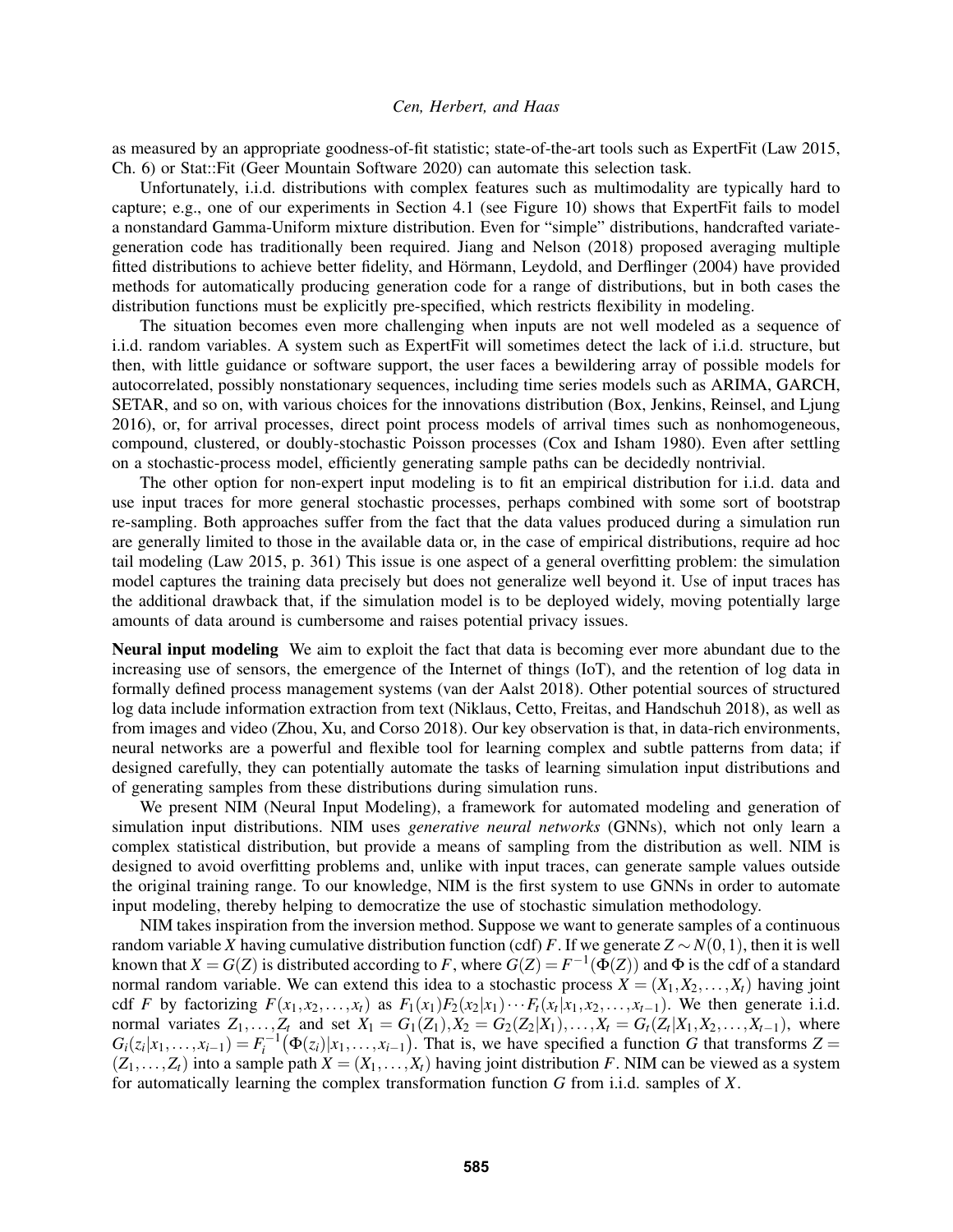<span id="page-2-1"></span>

Figure 1: NIM-VM training and generation architectures.

Our initial NIM prototype derives from a particular form of GNN called a *variational autoencoder*, or VAE [\(Doersch 2016;](#page-11-9) [Kingma and Welling 2013\)](#page-11-10). A VAE uses a pair of neural networks to learn an internal representation of a stochastic process from data (the "encoder") and then transform a sequence of i.i.d. Gaussian input variables into a realization of the modeled process (the "decoder"). A VAE does not need to make any prior assumptions about the features of the training data, and appears easier to work with than other types of GNNs, such as generative adversarial networks.

Paper organization In Section [2,](#page-2-0) we start by reviewing the standard VAE model of [Kingma and Welling](#page-11-10) [\(2013\),](#page-11-10) which uses "multilayer perceptrons"—see, e.g., [\(Hastie, Tibshirani, and Friedman 2009\)](#page-11-11)—for both the encoder and decoder. Direct use of this VAE leads immediately to a simple neural network, called NIM-VM, that is restricted to modeling and generation of i.i.d. random variables. We then describe (Section [3\)](#page-4-0) how the basic NIM-VM architecture can be modified by using "Long Short-Term Memory" components [\(Hochreiter and Schmidhuber 1997\)](#page-11-12) for the encoder and decoder. The resulting network, called NIM-VL, can then compactly represent complex stochastic processes. NIM-VL can be further adapted to exploit known properties of the stochastic process of interest to increase speed and accuracy. In Section [4,](#page-7-1) we provide empirical evidence showing that NIM can accurately and automatically capture a range of complex stochastic input processes and then efficiently generate synthetic sample paths. We also examine the effectiveness of NIM in the context of a queueing simulation model with complex inputs. We conclude in Section [5.](#page-11-13) A short work-in-progress version of this paper appeared in [\(Herbert, Cen, and Haas 2019\)](#page-11-14); the current paper contains the first full mathematical description of NIM, new extensions to exploit prior knowledge of data characteristics, a significantly expanded experimental study and comparison to ExpertFit, and an application to real-world call center data.

## <span id="page-2-0"></span>2 VARIATIONAL AUTOENCODERS AND NIM-VM

In this section, we describe the standard VAE framework, which directly yields the basic NIM-VM neural network for modeling and generating sequences of i.i.d. random variables.

In general, a generative neural network can generate new data instances from a data distribution  $P(x)$  after being shown i.i.d. training samples from *P*. GNNs have been used in a variety of domains, including construction of music, faces, text, and more. In the setting of simulation input modeling, the new data instances might represent i.i.d. interarrival or service times in a queueing network, blood-pressure measurements for arriving patients, and so on. We focus on real-valued stochastic processes throughout.

VAE overview A variational autoencoder is a specific type of GNN that accomplishes the learning and generation tasks via a pair of neural networks, an *encoder E* and a *decoder D*. The generative model for the observed data assumes that a data sample is created by (1) sampling a *latent variable* from some prior distribution, (2) feeding that latent variable into a function *g* that outputs a *data-generation distribution*, and (3) drawing a sample from the data-generation distribution. The encoder *E* in the VAE learns to infer the latent-variable values that likely produced the observed data samples. Thus a trained encoder maps an observed data value x into a latent value z that serves as the internal representation of x; the mapping is stochastic in nature. The decoder *D* learns the function *g*, taking a latent variable sample *z* and outputting the data-generation distribution from which the final sample is drawn. We use historical data to train both *E* and *D* such that the foregoing process will, to a good approximation, generate samples from *P*.

NIM-VM is a direct implementation of such a standard VAE; see Figure [1.](#page-2-1) The prior distribution  $P(z)$ of the latent variable *z* is  $N(0,1)$ , a standard normal distribution. The data-generation distribution is of the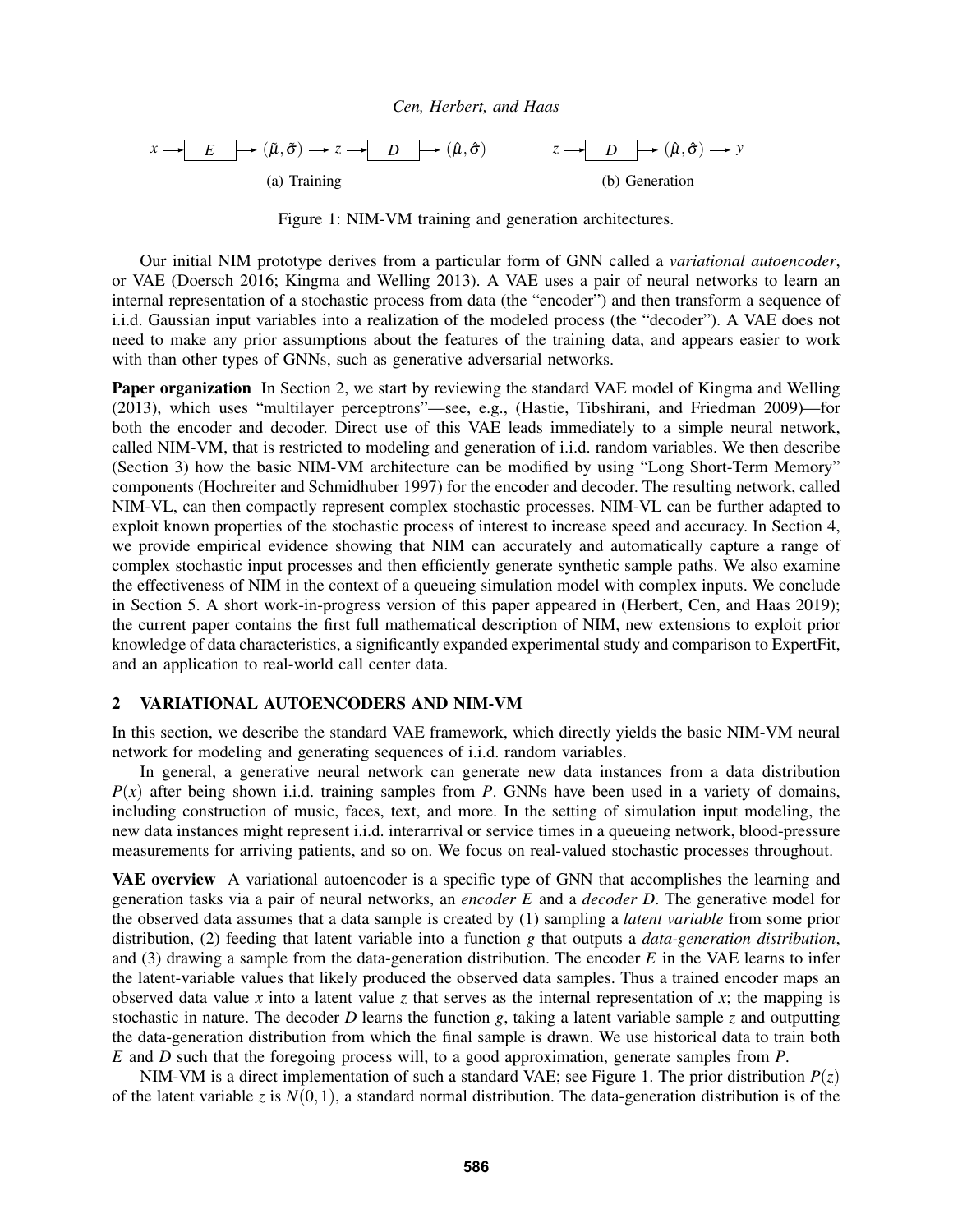<span id="page-3-0"></span>

Figure 2: Multilayer perceptron vs. long short-term memory.

form  $P(x | z) = N(\hat{\mu}, \hat{\sigma})$ . The decoder *D* thus learns the mapping from *z* to  $(\hat{\mu}, \hat{\sigma}) = (\hat{\mu}(z), \hat{\sigma}(z))$ , and the final sample *y* is generated from the corresponding normal distribution. This generation process is illustrated in Figure [1b.](#page-2-1) We feed a sequence of i.i.d. *N*(0,1) *z*-values into the trained decoder to produce the desired sequence of i.i.d. *y*-values having distribution *P*. On the other hand, given a data example *x*, the encoder infers the posterior probability  $P(z | x)$ —the posterior distribution of the latent representation *z* given the observed data *x*. This distribution is complex and, in general, expensive to compute: an application of Bayes' theorem requires evaluation of  $\int P(x | z)P(z) dz$  over all configurations of latent variables, and *z* is often high-dimensional. We therefore approximate the posterior distribution by a simpler distribution  $O(z | x)$ , which we take to be a normal distribution  $N(\tilde{\mu}, \tilde{\sigma}^2)$ . Thus encoder *E* thus learns the mapping from *x* to  $(\tilde{\mu}, \tilde{\sigma}) = (\tilde{\mu}(x), \tilde{\sigma}(x))$ , and the latent variable *z* is generated from the corresponding normal distribution. This generation process is illustrated in leftmost portion of Figure [1a.](#page-2-1)

Note that the input  $\zeta$  to the decoder depends on whether we are in the training or generation phase. During training, a sample from the posterior distribution  $N(\tilde{\mu}, \tilde{\sigma}^2)$  will be input to the decoder function; this is done by setting  $z = \tilde{\mu} + \tilde{\sigma}\xi$ , where  $\xi \sim N(0,1)$ . During generation, *z* is a sample from  $N(0,1)$ .

Network architecture Both the encoder and the decoder employ a multilayer perceptron (MLP) structure, which takes inspiration from biology. A standard MLP consists of three layers of neurons: an input layer, a hidden layer and an output layer. In the hidden layer and the output layer, each artificial neuron receives a signal from one or more neurons in the previous layer, applies a nonlinear "activation function", and then sends the result to the next layer. In our setting, the input layer comprises one neuron, the output layer comprise two neurons (one each for the normal mean and variance), and the hidden layer comprises  $m \ge 1$  neurons; Figure [2a](#page-3-0) shows an MLP with  $m = 3$ . In NIM-VM, the encoder computes  $\tilde{\mu}$  and  $\tilde{\sigma}^2$  from an observation *x* via the sequence of computations

$$
\tilde{h} = \max(0_m, \tilde{W}_1 x + \tilde{b}_1), \quad \tilde{\mu} = \tilde{W}_2 \tilde{h} + \tilde{b}_2, \quad \log \tilde{\sigma}^2 = \tilde{W}_3 \tilde{h} + \tilde{b}_3,
$$

where  $0_m$  is a column vector of *m* zeros, the maximum is taken component-wise,  $\tilde{W}_1, \tilde{b}_1 \in \mathbb{R}^{m \times 1}$ ,  $\tilde{W}_2, \tilde{W}_3 \in$  $\mathfrak{R}^{1 \times m}$ , and  $b_2, b_3 \in \mathfrak{R}$ . Similarly, the decoder computes  $\hat{\mu}$  and  $\hat{\sigma}^2$  from a latent variable *z* via

$$
\hat{h} = \max(0_m, \hat{W}_{1z} + \hat{b}_1), \quad \hat{\mu} = \hat{W}_{2}\hat{h} + \hat{b}_2, \quad \log \hat{\sigma}^2 = \hat{W}_{3}\hat{h} + \hat{b}_3.
$$

We denote by  $\theta = (\tilde{W}_1, \tilde{W}_2, \tilde{W}_3, \tilde{b}_1, \tilde{b}_2, \tilde{b}_3, \hat{W}_1, \hat{W}_2, \hat{W}_3, \hat{b}_1, \hat{b}_2, \hat{b}_3)$  the parameters of the network. The *W*'s and *b*'s are called *weights* and *biases*; they are learned during the training phase, which we now discuss.

**Training the VAE** The training phase seeks parameter values  $\theta$  that minimize a carefully chosen loss function. Specifically, the loss for a training point  $x$  is given by

<span id="page-3-1"></span>
$$
L(x; \theta) = D_{\text{KL}}\big(Q_{\theta}(z \mid x) \mid P(z)\big) - E_{z \sim Q_{\theta}(z \mid x)}\big[\log P_{\theta}(x \mid z)\big],\tag{1}
$$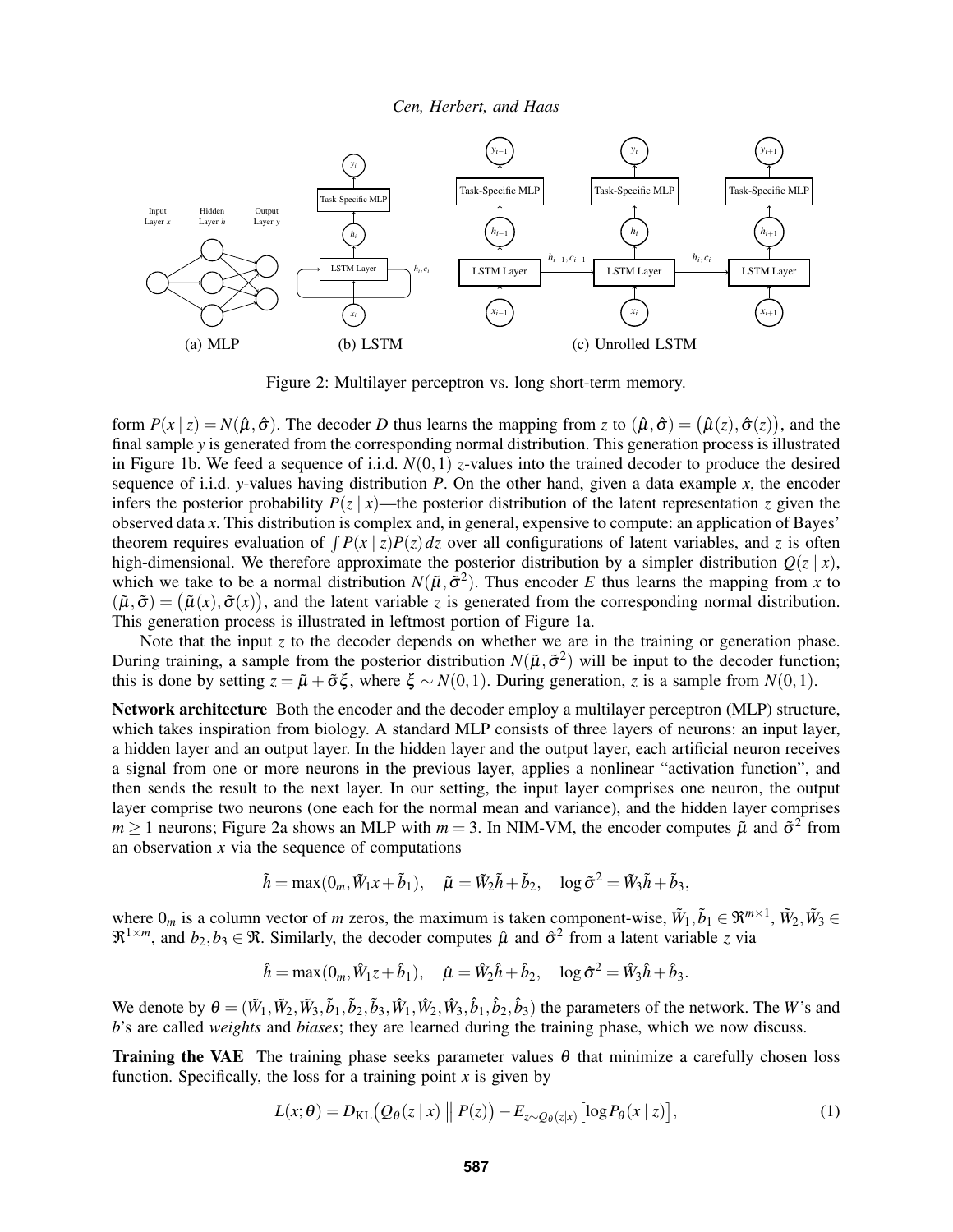where  $D_{KL}$  denotes Kullback-Liebler divergence and we have explicitly indicated the dependence on  $\theta$ ; see [\(Doersch 2016\)](#page-11-9) for a formal derivation. Under the VAE assumptions, i.e.  $P(z) = N(0,1)$ ,  $Q_{\theta}(z|x) = N(\tilde{\mu}, \tilde{\sigma}^2)$ and  $P_{\theta}(x \mid z) = N(\hat{\mu}, \hat{\sigma})$ , the loss takes the specific form

<span id="page-4-1"></span>
$$
L(x; \theta) = -\frac{1}{2} (\log \tilde{\sigma}^2 - \tilde{\mu}^2 - \tilde{\sigma}^2 + 1) + \frac{1}{2} \left( \log 2\pi + \log \hat{\sigma}^2 + \frac{(x - \hat{\mu})^2}{\hat{\sigma}^2} \right).
$$
 (2)

Note that  $\tilde{\mu} = \tilde{\mu}(x;\theta), \tilde{\sigma}^2 = \tilde{\sigma}^2(x;\theta), \hat{\mu} = \hat{\mu}(z;\theta),$  and  $\hat{\sigma}^2 = \tilde{\sigma}^2(z;\theta)$ ; we often suppress these dependencies for readability. Also note that the second term is a method-of-moments estimator of the second term in Equation [\(1\)](#page-3-1): given a training point *x*, we approximate  $E_{z \sim Q_{\theta}(z|x)} [\log P_{\theta}(x | z)]$  by  $\log P_{\theta}(x | z)$ , where *z* is the value output by the encoder.

The key ideas motivating the form of the loss function are that (i) given i.i.d.  $N(0,1)$  *z*-values, the decoder will produce  $\hat{\mu}(z)$  and  $\hat{\sigma}^2(z)$  values such that the resulting *y*-values will jointly be distributed as an i.i.d. sample from the target data distribution, and (ii) a set of *z*-values produced by the encoder, taken together, look like i.i.d. samples from a standard normal distribution  $N(0,1)$ , since this is what is needed during generation. In the loss function, the first term represents the KL-divergence between  $N(\tilde{\mu}, \tilde{\sigma}^2)$  and  $N(0,1)$ ; minimizing this term helps achieve goal (ii) above. The second term is the negative expected log-likelihood of *x* under the  $N(\hat{\mu}, \hat{\sigma}^2)$  distribution for *z*, also called the *reconstruction loss*; minimizing this term (i.e., maximizing the expected log-likelihood), helps achieve goal (i), which is to make the synthetic data look like the training data. Importantly, the KL-divergence term acts as a regularizer and helps prevent overfitting to the training data.

The VAE network is trained using *mini-batch stochastic gradient descent* (MSGD). The MSGD algorithm first shuffles and partitions the training dataset into disjoint batches. For each training-data example in a given batch, MSGD computes the gradient of the loss function in Equation [\(2\)](#page-4-1) with respect to the network parameters  $\theta$ . MSGD then updates  $\theta$  by taking a step in the direction  $-g$ , where *g* is the sum of the gradients in the batch. The algorithm repeatedly cycles through the batches, updating  $\theta$  until the sum of the loss over all the batches converges. Our implementation uses the Adam algorithm [\(Kingma and Ba 2014\)](#page-11-15), which uses a constant step size  $\alpha$  and actually takes a step in direction  $-d$ , where *d* is computed as a normalized, exponentially weighted moving average of current and past gradients for the current batch. We use the default hyperparameter values ( $\alpha$ , exponential weights, etc.) specified by [Kingma and Ba \(2014\).](#page-11-15)

## <span id="page-4-0"></span>3 LSTM COMPONENTS AND NIM-VL

NIM-VM can be used to model and generate i.i.d. random variables. In this section we describe how to extend our methodology to model and generate i.i.d. sample paths of a stochastic process, given a training set of i.i.d. sample paths.

NIM-VL overview A straightforward solution would directly modify NIM-VM so that a training point *x* is now a sample path:  $x = (x_1, x_2, \ldots, x_t)$  for some  $t > 1$ . Then the input layer of the MLP for encoder *E* would comprise *t* neurons to hold *x* and the output layer would consist of 2*t* neurons to hold  $\tilde{\mu} = (\tilde{\mu}_1, \dots, \tilde{\mu}_t)$ and  $\tilde{\sigma}^2 = (\tilde{\sigma}_1^2, \ldots, \tilde{\sigma}_t^2)$ . During training, we would generate  $z = (z_1, \ldots, z_t)$  by setting  $z_i = \tilde{\mu}_i + \tilde{\sigma}_i \xi_i$  for  $i \in [1..t]$ , where the  $\xi_i$ 's are i.i.d.  $N(0,1)$ . Similarly, the input layer of the MLP for decoder *D* would now comprise *t* neurons to hold *z* and the output layer would contain 2*t* neurons to hold  $\hat{\mu}$  and  $\hat{\sigma}^2$ . During the generation phase, we would feed a vector  $z = (z_1, \ldots, z_t)$  of i.i.d.  $N(0, 1)$  random variables into the decoder, and generate  $y = (y_1, \ldots, y_t)$  by setting  $y_i = \hat{\mu}_i + \hat{\sigma}_i \zeta_i$  for  $i \in [1..t]$ , where the  $\zeta_i$ 's are i.i.d.  $N(0,1)$ . Correspondingly, we would have  $\widetilde{W}_1 \in \mathfrak{R}^{m \times t}$ ,  $\widetilde{W}_2, \widetilde{W}_3 \in \mathfrak{R}^{t \times m}$ , and  $b_2, b_3 \in \mathfrak{R}^t$ .

This approach has three serious problems. First, the number of neurons—or, equivalently, the sizes of the weight matrices and bias vectors—grows linearly with the length of the stochastic process, leading to a network that is slow and cumbersome when modeling long sequences. Second, the model can only handle a fixed input and output size, namely *t*. For example, if each training sample path has length  $t = 100$ , then the network can only generate sample paths of length 100. Finally, MLPs are not good at capturing long-range dependencies, which is key to modeling complex stochastic processes [\(Lipton 2015\)](#page-11-16).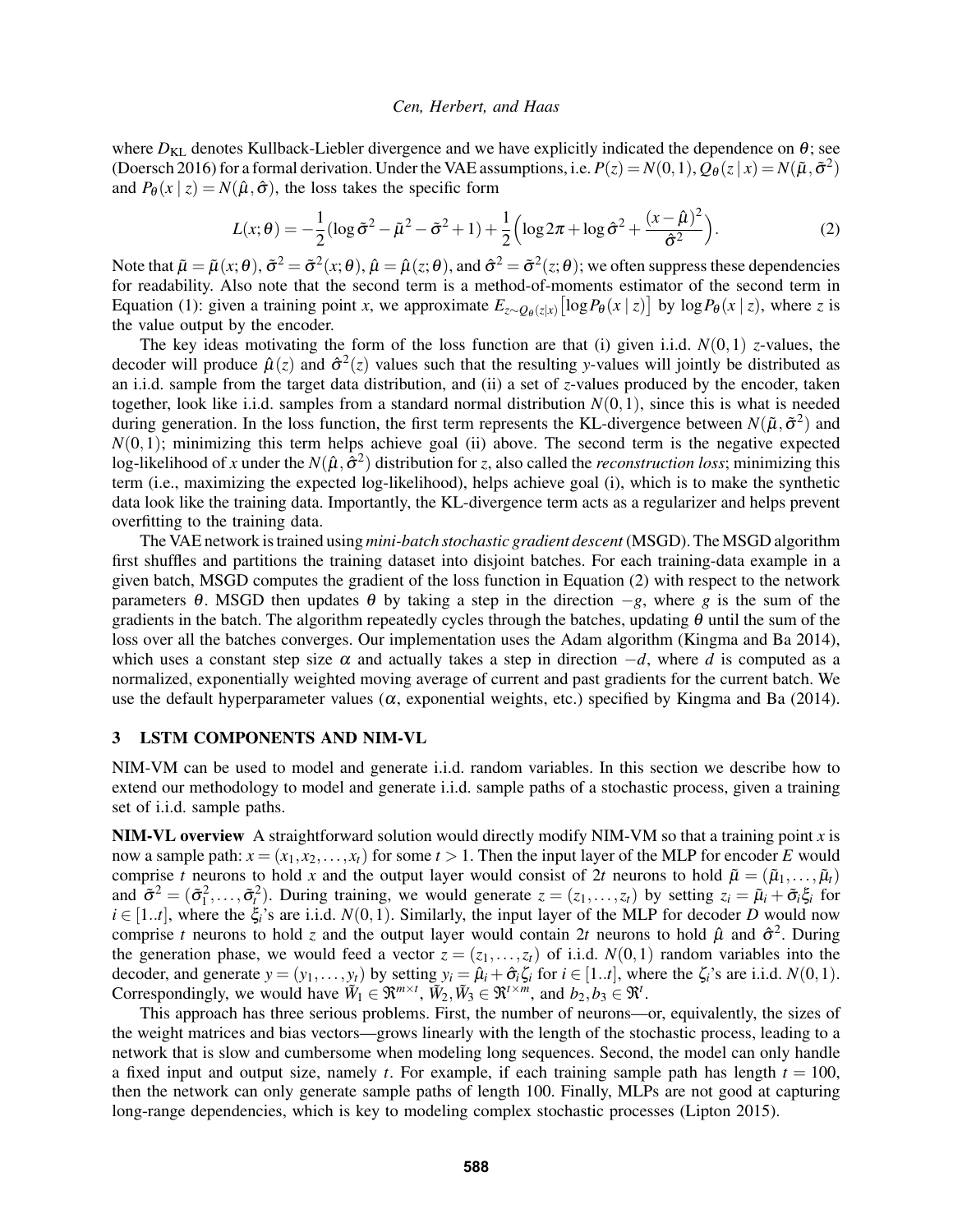<span id="page-5-1"></span><span id="page-5-0"></span>

Figure 3: NIM-VL training architecture.



Figure 4: NIM-VL generation architecture.

To overcome these problems, we modify the NIM-VM architecture by incorporating *Long Short-Term Memory* (LSTM) components, as introduced by [Hochreiter and Schmidhuber \(1997\).](#page-11-12) We refer to the resulting, novel neural architecture as NIM-VL. Specifically, we replace the MLP networks in both the encoder and decoder with LSTM layers. Moreover, instead of feeding a latent variable  $z = (z_1, z_2, \ldots, z_t)$ directly to the decoder during training or generation, we pass pairs  $(z_1,0),(z_2,x_1),\ldots,(z_t,x_{t-1})$  to the decoder during training, and pairs  $(z_1,0),(z_2,y_1),\ldots,(z_t,y_{t-1})$  during generation, where  $x=(x_1,\ldots,x_n)$  is an input (training) sample path and  $y = (y_1, \ldots, y_n)$  is an output (generated) sample path. Figures [3](#page-5-0) and [4](#page-5-1) show the training and generation architectures.

The LSTM layers allow the VAE to compactly capture temporal correlations within a sample path. In addition, the change to the decoder's input increases NIM's flexibility. This can be seen clearly in Figure [4.](#page-5-1) Instead of generating sample paths whose length is fixed and limited by the length of the training data, NIM-VL can generate values one at a time, thereby enabling it to generate sample paths of arbitrary length. We note that, even though the form of the above pairs might create the impression that an LSTM is Markovian in nature, the LSTM architecture in fact explicitly models temporal correlations over multiple time steps [\(Lipton 2015,](#page-11-16) Sec. 1.2).

LSTM details LSTM networks belong to the family of*recurrent neural networks*(RNNs); see [\(Lipton 2015\)](#page-11-16). RNNs are widely employed in sequence-modeling tasks such as machine translation, image captioning, text-to-speech synthesis, handwriting recognition, and game playing. Whereas an MLP treats a sequence  $x = (x_1, x_2, \ldots, x_t)$  as merely a point in a high-dimensional space, RNNs explicitly model the current value  $x_i$  as a function of the previous value  $x_{i-1}$  and a hidden state vector. This hidden state vector allows RNNs to capture long-range dependencies. For example, an RNN that models arrivals to a restaurant might learn that a high arrival rate in the morning predicts a high arrival rate later that evening. LSTM networks improve upon standard RNNs by allowing easier and more stable training. For brevity, we give a high-level functional overview of LSTMs below, and refer the reader to [\(Hochreiter and Schmidhuber 1997\)](#page-11-12) for further details about the low-level architecture.

At a time step *i*, the LSTM unit receives the *hidden state* and *cell state* from the previous time step, along with the current input. The unit computes a new hidden and cell state through a series of non-linear transformations, and passes this data on to the next time step. The hidden state is also fed into the input layer of a task-specific MLP to compute the final output *y<sup>i</sup>* . For our specific NIM-VL encoder, the MLP's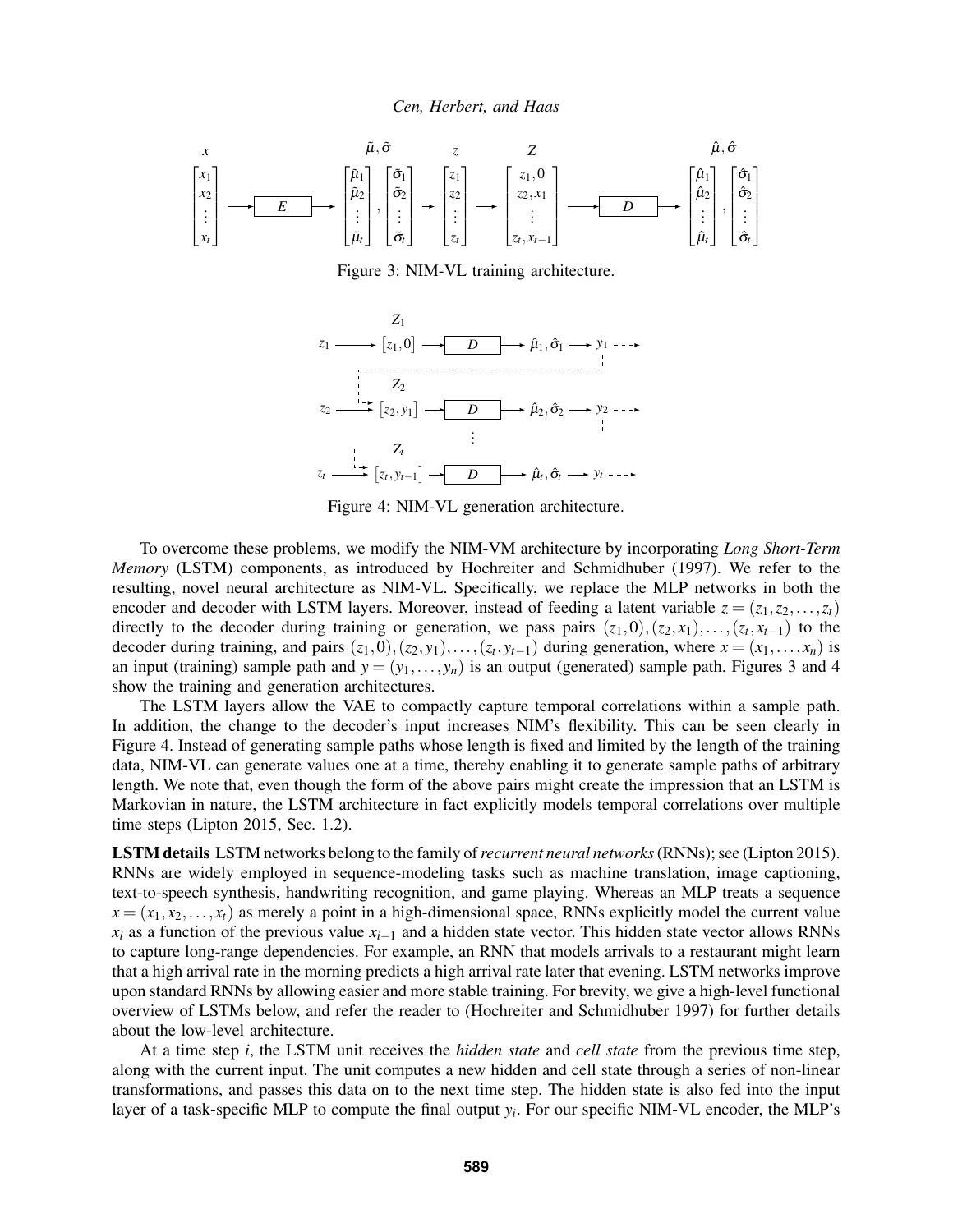hidden layer transforms the input hidden state  $\tilde{h}_i$  into an intermediate state  $\tilde{g}_i$ , which is then used to compute  $\tilde{\mu}_i$  and  $\tilde{\sigma}_i^2$ ; the decoder behaves analogously. Figure [2b](#page-3-0) depicts this process. We also show an "unrolled" version of the LSTM network to clearly illustrate the data flow (Figure [2c\)](#page-3-0).

Formally, the network structure is as follows. Let  $h_i, c_i \in \mathbb{R}^m$  and  $g_i \in \mathbb{R}^l$  be the hidden state, cell state, and task-specific hidden state at time *i*, where *m* and *l* are user-defined sizes. Let *x<sup>i</sup>* be the input at timestep *i* and  $\theta_{\text{LSTM}}$  be the collection of trainable weights inside the LSTM network. For simplicity, we denote the entire LSTM transformation at time *i* as  $(h_i, c_i) = f_{\text{LSTM}}(h_{i-1}, c_{i-1}, x_i; \theta_{\text{LSTM}})$ . Then the encoder computes  $\tilde{\mu}$  and  $\tilde{\sigma}^2$  from an observation *x* via the sequence of computations

$$
(\tilde{h}_i, \tilde{c}_i) = f_{\text{LSTM}}(\tilde{h}_{i-1}, \tilde{c}_{i-1}, x_i; \theta_{\text{LSTM}}), \ \tilde{g}_i = \max(0_m, \tilde{W}_1 \tilde{h}_{i-1} + \tilde{b}_1), \ \tilde{\mu}_i = \tilde{W}_2 \tilde{g}_i + \tilde{b}_2, \ \log \tilde{\sigma}_i^2 = \tilde{W}_3 \tilde{g}_i + \tilde{b}_3.
$$

The decoder similarly computes  $\hat{\mu}$  and  $\hat{\sigma}^2$  from *z* via

$$
(\hat{h}_i, \hat{c}_i) = f_{\text{LSTM}}(\hat{h}_{i-1}, \hat{c}_{i-1}, z_i; \theta_{\text{LSTM}}), \ \hat{g}_i = \max(0_m, \hat{W}_1 \hat{h}_{i-1} + \hat{b}_1), \ \hat{\mu}_i = \hat{W}_2 \hat{g}_i + \hat{b}_2, \ \log \hat{\sigma}_i^2 = \hat{W}_3 \hat{g}_i + \hat{b}_3
$$

The training procedure is similar to NIM-VM, in that we use the Adam algorithm for mini-batch gradient descent to minimize an appropriate loss function. With training points now *t*-dimensional, i.e.,  $x = (x_1, \ldots, x_t)$ , the loss function in Equation [\(1\)](#page-3-1) now takes the specific form

$$
L(x; \theta) = -\frac{1}{2} \sum_{i=1}^{t} (\log \tilde{\sigma}_i^2 - \tilde{\mu}_i^2 - \tilde{\sigma}_i^2 + 1) + \frac{1}{2} \sum_{i=1}^{t} (\log 2\pi + \log \hat{\sigma}_i^2 + \frac{(x_i - \hat{\mu}_i)^2}{\hat{\sigma}_i^2}).
$$

Exploiting domain knowledge When building a simulation, the modeler usually has some domain knowledge about the input processes to the system. For example, when studying the behavior of a queueing system, we know that the interarrival times and the processing times must always be positive. In other cases, we might know that the blood-sugar levels of successive patients are independent and identically distributed, or that the distribution of transportation times is multimodal. Exploiting these types of knowledge lets us train a more accurate NIM model, and can also accelerate training and generation. We outline some specific techniques below. Although we describe our methods in the context of NIM-VL, they can also be applied to NIM-VM essentially without change.

*Bounded random variables* If we know a priori that there exist lower and/or upper bounds on the range of the input stochastic process of interest, then we first transform each training point  $x = (x_1, \ldots, x_t)$  by applying a nonlinear transformation  $\phi$  that maps each value into ( $-\infty, +\infty$ ), thereby creating a modified training point  $x' = (\phi(x_1), \ldots, \phi(x_t))$ . We then apply the normal training procedure to the *x*'-values. During the subsequent generation phase, we apply the inverse transform to each generated point  $y' = (y_1, \ldots, y_t)$ to create the final output  $y = (\phi^{-1}(y'_1), \dots, \phi^{-1}(y'_t))$ . For example, if the original range is  $(\alpha, +\infty)$  we can choose  $\phi(v) = \log(v - \alpha)$  and  $\phi^{-1}(x) = e^v + \alpha$ . Similarly, if the range is  $(-\infty, \alpha)$ , then we can negate each value so the range becomes  $(-\alpha, +\infty)$  and apply the same method. For a range  $(\alpha, \beta)$ , we can choose  $\phi(v) = \psi^{-1}((v - \alpha)/(\beta - \alpha))$  and  $\phi^{-1}(v) = (\beta - \alpha)\psi(v) + \alpha$ , where  $\psi(v) = 1/(1 + e^{-v})$  is the sigmoid function.

*I.i.d. random variables* If the target variables are known to be i.i.d., then we can simply use the NIM-VM architecture discussed in Section [2.](#page-2-0) This can increase both accuracy and generation speed, since NIM-VM will not learn any erroneous inter-temporal correlations, and MLP components are simpler and faster than LSTM components.

*Multimodal distributions* If we know that the marginal distributions of the  $x_i$ 's are multimodal, we can replace the usual Gaussian data-generation distribution  $N(\tilde{\mu}, \tilde{\sigma}^2)$  in the decoder by a Gaussian mixture distribution with *M* mixture components, where *M* is a user-specified parameter. Specifically, given an input  $z_i$ , the decoder first executes the following computations:

$$
(\hat{h}_i, \hat{c}_i) = f_{\text{LSTM}}(\hat{h}_{i-1}, \hat{c}_{i-1}, z_i; \theta_{\text{LSTM}}), \quad \hat{g}_i = \max(0_m, \hat{W}_1 \hat{h}_{i-1} + \hat{b}_1), \quad \alpha_i = \text{softmax}(\hat{W}_2 \hat{g}_i + \hat{b}_2). \tag{3}
$$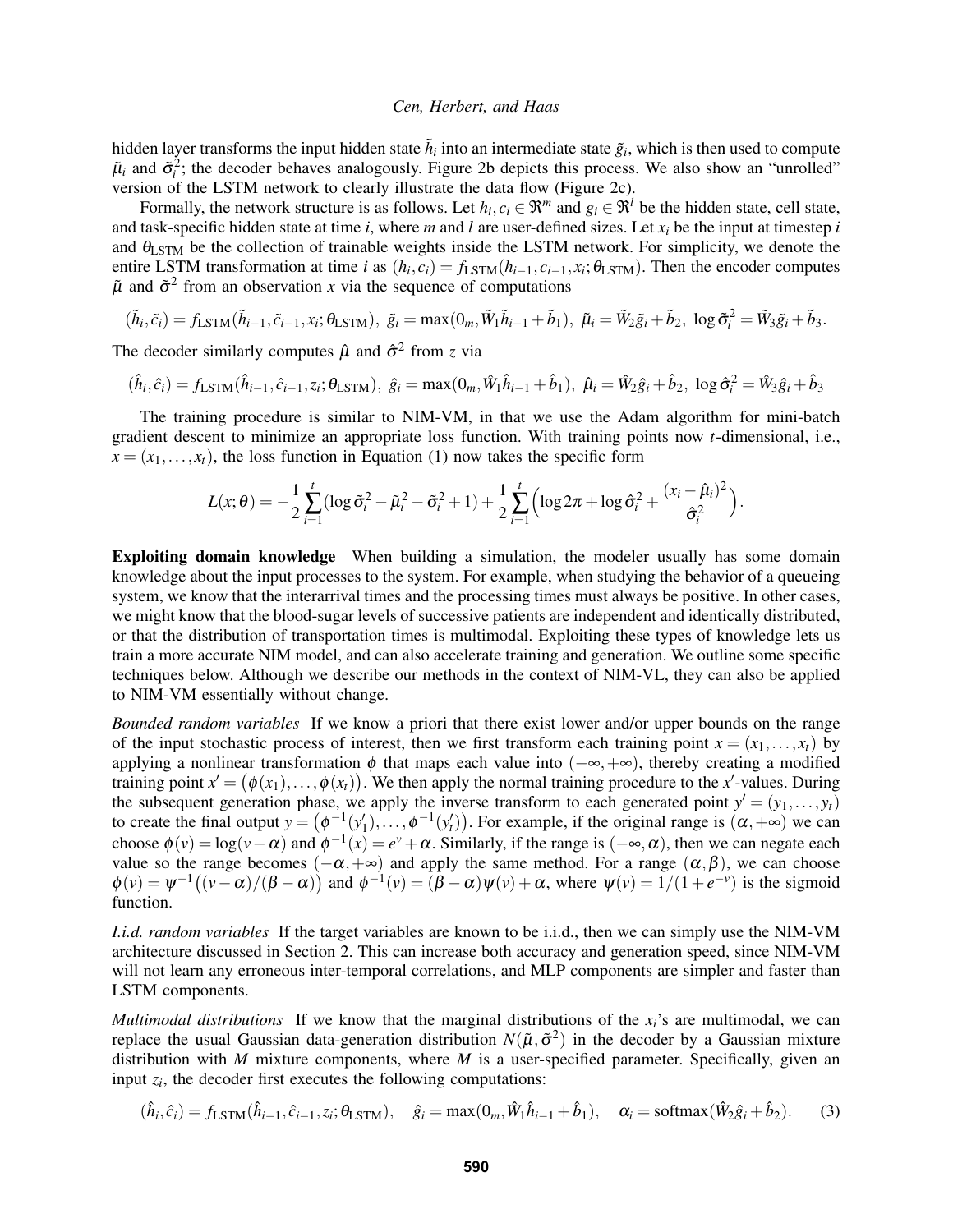<span id="page-7-2"></span>

Figure 5: ACF and PACF for ARMA(3,3) process.

For  $v = (v_1, \ldots, v_M)$ , the *i*th component of softmax $(v)$  is defined as  $e^{v_i}/\sum_{j=1}^M e^{v_j}$ . The components of the vector  $\alpha_i = (\alpha_{i1}, \ldots, \alpha_{iM})$  thus sum to 1, and are interpreted as mixture coefficients. The decoder computes the individual means and variances for the mixture components via

$$
\hat{\mu}_{ij} = \hat{W}_{3j}\hat{g}_i + \hat{b}_3, \quad \log \hat{\sigma}_{ij}^2 = \hat{W}_{4j}\hat{g}_i + \hat{b}_4
$$

for  $j \in [1..M]$ . We also change the second term in the loss function accordingly to

$$
\sum_{i=1}^{t} \log \left( \sum_{j=1}^{M} \alpha_{ij} (2\pi \hat{\sigma}^2)^{-1/2} \exp \left( (x - \hat{\mu}_{ij})^2 / 2 \hat{\sigma}_{ij}^2 \right) \right).
$$

To generate an output  $y_i$ , we first choose a mixture component by sampling  $j \in [1..M]$  according to the probabilities  $\alpha_{i1}, \ldots, \alpha_{iM}$ , and then sample  $y_i$  from the *j*th Gaussian distribution  $N(\hat{\mu}_{ij}, \hat{\sigma}_{ij}^2)$ .

#### <span id="page-7-1"></span>4 EXPERIMENTS

We conducted a series of experiments to assess NIM's accuracy and performance. Our results indicate that NIM can faithfully model both complex i.i.d. probability distributions and complex stochastic processes. Moreover, when interarrival and service times learned by NIM are used to drive a GI/G/1 queueing simulation, the outputs are close to those of the same simulation but with the "ground truth" input processes. NIM was also able to accurately model the arrival process to a real-world call center. Finally, NIM exhibited fast training and generation speeds, enabling practical deployment, and the required training-set sizes were modest compared to other VAE applications such as images, music, and text.

#### <span id="page-7-0"></span>4.1 Synthetic Complex Input Processes

We tested NIM-VL on five synthetic complex stochastic processes: an ARMA(3,3) process, a nonstationary ARMA/ARMA mixture process, an interarrival-time sequence for a nonhomogenous Poisson process, the waiting-time sequence for a GI/G/1 queue, and a sequence of i.i.d. multimodal random variables. In each case, NIM-VL was trained with 1,000 ground truth sample paths, each of length 100 unless otherwise noted. (For the i.i.d. example, this amounts to 100,000 i.i.d. training samples.) Sample paths generated traditionally are called "ground truth" and those generated by our VAE are called "NIM-VL". Unless specified otherwise, we took  $\tilde{h}_i, \tilde{c}_i, \tilde{g}_i \in \mathfrak{R}^{32}$  in the encoder, and similarly for the decoder.

ARMA(3,3) We first modeled an ARMA(3,3) process using NIM-VL. The autoregressive coefficients were (0.3,0.4,−0.1) and the moving average coefficients were (0.2,0.3,−0.7). At test time, we generated one NIM-VL sample path and compared it to a ground truth ARMA(3, 3) sample path, both of length 10,000. Figure [5](#page-7-2) shows the empirical autocorrelation function (ACF) and partial autocorrelation function (PACF) of the ground truth ARMA time series and NIM-generated sample path. Notice that the ACF and PACF of the NIM-VL generated sample path have damped-sine-wave shapes almost identical to those of the ground truth ARMA process.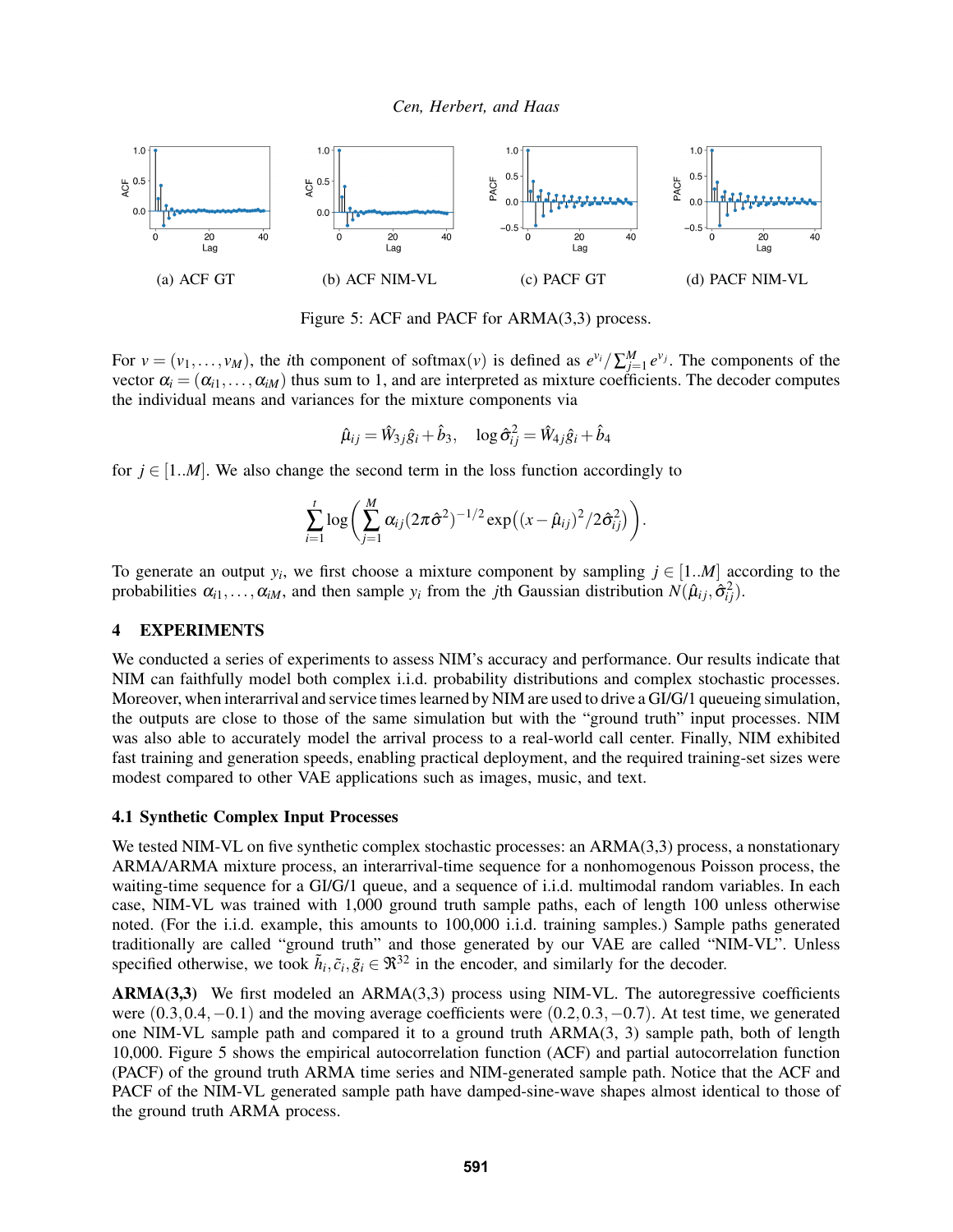| Stochastic Process      | NIM-VL             | Ground Truth       | ExpertFit             | ExpertFit Dist'n / Quality |
|-------------------------|--------------------|--------------------|-----------------------|----------------------------|
| ARMA(3, 3)              | $-198.56 \pm 1.18$ | $-197.98 \pm 1.07$ | $-5931.81 \pm 240.43$ | Johnson SU / Good          |
| <b>NHPP</b>             | $43.00 + 0.17$     | $43.53 + 0.17$     | $37.73 \pm 0.18$      | Pearson Type VI / Good     |
| I.i.d. Gamma-unif. mix. | $-236.26 \pm 0.39$ | $-226.95\pm0.19$   | $-415.42+0.64$        | Johnson SB / Bad           |

 $\frac{1}{2}$ 

 $\overline{a}$ 

 $\rm s$ Time Step<br>50 50 40 3

8

 $\overline{z}$ 

ន្ល

 $\mathbf{s}$ 

 $10\ 20$ 

30 40 50 60 70 80

Time Step

 $0.8$ 

 $0.6$ 

 $0.4$ 

 $0.2$ 

 $9C$ 

 $\epsilon$ 

 $\tilde{a}$ 

 $\overline{a}$ 

 $\rm 8$ 

Time Step<br>60 50 40 3

 $\tt 60$ 

 $\overline{R}$ 

 $\mathbf{S}$ 

 $\tt{S}$ 

 $0.8$ 

 $0.6$ 

 $04$ 

 $_{0.2}$ 

 $90^{\circ}$ 

<span id="page-8-1"></span> $\frac{1}{2}$ 

 $\overline{a}$ 

 $\rm 8$ 

Time Step<br>60 50 40 3

8

 $\overline{R}$ 

 $\tt Q$ 

ട്ട

 $\dot{o}$ 

10 20 30 40 50 60 70 80

Time Step

 $0.10$ 

 $0.08$ 

 $0.06$ 

 $0.04$ 

 $0.02$ 

 $90$ 

<span id="page-8-0"></span>Table 1: Mean log-likelihood of sample paths generated by NIM-VL, ground truth and ExpertFit.

(a) Ground Truth (b) NIM-VL (c) Difference

10 20 30 40 50 60 70 80<br>Time Step

Figure 6: Empirical correlation coefficients for the ARMA/ARMA mixture stochastic process.

We also numerically evaluated the fidelity of NIM-VL by computing the mean log-likelihood, under the ARMA(3,3) distribution, over 1,000 sample paths of length  $t = 100$  generated (i) by NIM-VL after training, (ii) as sequences of i.i.d. samples from a fitted distribution found by ExpertFit, and (iii) directly from a true ARMA(3,3) distribution (and different from the paths used to train NIM-VL). The results are given in the first row of Table [1,](#page-8-0) where precision is indicated by 95% confidence-interval bounds. It can be seen that the mean log-likelihood for NIM-VL generated sample paths is close to that for the ground truth sample paths. ExpertFit was unable to detect the inter-temporal correlations of ARMA(3,3), and mistakenly identified the process as a sequence of i.i.d. samples from a Johnson SU distribution, rating the fit as "good". Not surprisingly, the log-likelihood score was extremely poor in this case.

**ARMA/ARMA mixture** Next, we considered a mixture  $\{X_i\}_{i>1}$  of two nonstationary ARMA(2,2) processes  ${A_i}_{i>1}$  and  ${B_i}_{i>1}$  (with standard Gaussian innovations). To generate a sample path, we ran both processes in parallel; at time step *i*, we set  $X_i = A_i$  with probability 0.5 and otherwise set  $X_i = B_i$ . The parameters of the two processes are  $(0.95, -0.1; 0.2, 0.95)$  and  $(0.8, -0.3; 0.3, 0.7)$ . At test time, the trained model was used to generate 10,000 NIM-VL sample paths of length 100, and these NIM-VL sample paths were compared against 10,000 validation ground truth sample paths (again distinct from the sample paths used for training). As a simple way to compare these complex, nonstationary stochastic processes, we took the validation ground truth sample paths  $x_n = (x_{n,1},...,x_{n,100})$  for  $n \in [1..10,000]$  and computed empirical correlation coefficients  $\hat{\rho}_{ij}^{\text{GT}} = \widehat{\text{Corr}}[X_i, X_j]$  for  $1 \le i, j \le 100$ . We similarly computed  $\hat{\rho}_{ij}^{\text{NIM}}$  for the NIM-VL sample paths, and plotted the absolute differences  $d_{ij} = |\hat{\rho}_{ij}^{NIM} - \hat{\rho}_{ij}^{GT}|$  in a heat map. Figures [6a](#page-8-1) and [6b](#page-8-1) show the empirical correlations  $\hat{\rho}_{ij}^{\text{GT}}$  and  $\hat{\rho}_{ij}^{\text{NIM}}$  respectively. Figure [6c](#page-8-1) gives the correlation difference plot. Note that Figure [6a](#page-8-1) and Figure [6b](#page-8-1) both have scale  $[0,1]$  while Figure [6c](#page-8-1) has scale  $[0,0.1]$ . The largest absolute correlation difference value is 0.060, indicating good agreement.

Nonhomogeneous Poisson process We next tested our approach on a nonhomogenous Poisson process (NHPP) interarrival time process with a rate function  $\lambda(t) = \frac{1}{2} \sin(\frac{\pi}{8}t) + \frac{3}{2}$ . Because we know a priori that interarrival times for a NHPP are positive with probability 1, we applied the log-transformation technique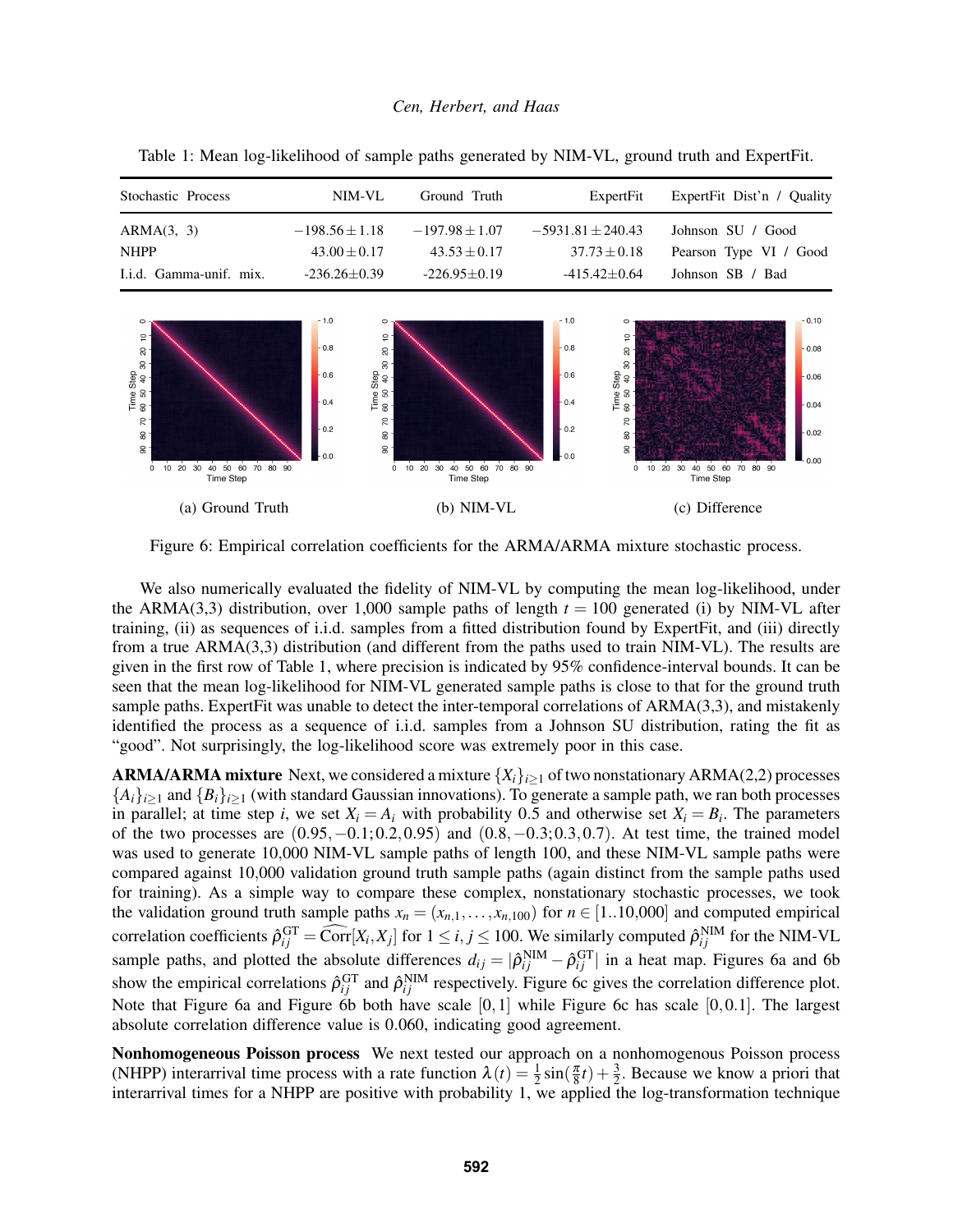<span id="page-9-0"></span>

Figure 7: Empirical correlation coefficient differences for NHPP.





described in Section [3](#page-4-0) when using NIM-VL. Ground truth data was generated via thinning; see [\(Law 2015,](#page-11-0) p. 474). Figure [7](#page-9-0) shows the correlation differences. The largest absolute correlation difference is 0.069, again indicating good agreement.

We next compared the empirical arrival-rate function to the ground truth function  $\lambda(\cdot)$  given above. We trained NIM-VL on 1,000 sample paths of arrival times in the time interval [0,50], and tested on 10,000 sample paths with arrivals in [0,100]. Figure [8](#page-9-0) shows the empirical and ground truth arrival-rate functions. As can be seen, the agreement is quite good, not just during the interval [0,50], the period on which NIM-VL was trained, but also on the interval [50,100], where NIM-VL never saw data values during training. NIM-VL thus learned the underlying statistical structure of the NHPP—without knowing that it *was* an NHPP—and thus was able to extrapolate beyond the training data.

Finally, we computed log-likelihoods of generated sample paths, analogously to our ARMA(3,3) experiment. Looking at the second row of Table [1,](#page-8-0) it can be seen that, as with  $ARMA(3,3)$ , the mean log-likelihood for NIM-VL generated sample paths is close to that for the ground truth sample paths. ExpertFit is again unable to detect inter-temporal correlations, and mistakenly identifies the process as a sequence of i.i.d. samples from a Pearson Type VI distribution, rating the fit as "good". Although the log-likelihood score is much better than for ARMA(3,3), it is still lower than for NIM-VL. We note that a more careful user of ExpertFit could generate an autocorrelation plot, and hence might visually detect the lack of independence, but then there would be no guidance on what to do next.

Waiting time sequence for a GI/G/1 Queue The next complex stochastic process that we examined was the waiting-time sequence for a GI/G/1 queue, which can be generated from the well-known Lindley recursion or by simulating the queue. We used a  $Gamma(0.25, 4)$  interarrival-time distribution and a  $Gamma(0.5,1)$ .service-time distribution. Since the waiting time is always nonnegative, we used the logtransformation described in Section [3.](#page-4-0) We generated 1,000 sample paths, each comprising the sequence of waiting times for the first 100 jobs, and used these to train NIM-VL (with  $\tilde{h}_i, \hat{h}_i \in \Re^{128}$ ). We then compared the NIM-VL sample paths against a validation set of 1,000 ground truth sample paths. Figure [9](#page-9-0) shows the empirical correlation differences; the maximum difference is 0.056, again showing good agreement.

Multimodal distribution Finally, in the i.i.d. setting, we show how domain knowledge can be exploited to accurately capture a multimodal interarrival-time distribution by using the Gaussian-mixture technique of Section [3,](#page-4-0) as well as a log-transformation to enforce nonnegativity. We denote the resulting network as NIM-VL-GM. Specifically, we consider a mixture distribution having two components, a Gamma(2.875,0.5) and a Uniform(10,20) distribution, with mixing weights 0.6 and 0.4. For this challenging distribution, ExpertFit fitted a Johnson SB distribution family to the data, completely missing the multimodality, but at least rated the fit as "bad". As shown in Figure [10,](#page-10-0) the enhanced version of NIM-VL is able to capture the structure of this distribution. Moreover, the third line in Table [1](#page-8-0) shows that the empirical mean log-likelihood of NIM-VL-GM is close to that of ground truth, and is significantly higher than that of ExpertFit.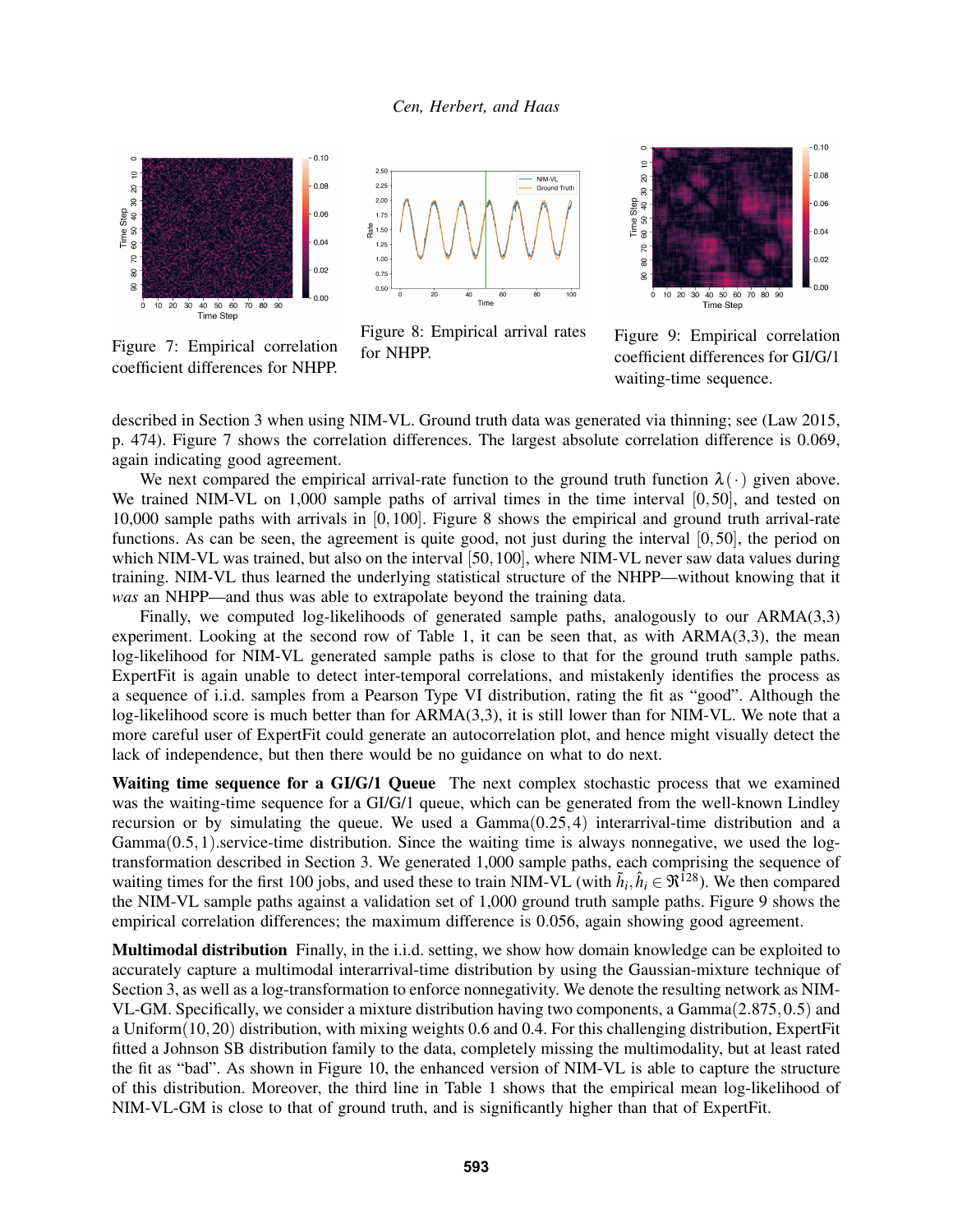<span id="page-10-0"></span>

Figure 10: Empirical densities for Gamma-Uniform mixture.



Figure 11: Empirical arrival rates for emergency-call data.



Figure 12: Q-Q plot for  $W_{60}$  distribution in a GI/G/1 queue.

<span id="page-10-1"></span>Table 2: Min. # of training sample paths required to achieve fidelity comparable to  $n = 1000$  baseline.

| Stochastic process:  | $ARMA(3,3)$ $ARMA mix.$ NHPP |      | GI/G/1 Waiting time | Gamma-unif. mix. |
|----------------------|------------------------------|------|---------------------|------------------|
| Min. # sample paths: | 500                          | 250. | 500                 | L.000            |

#### 4.2 Real World Dataset: Emergency Call Center

We applied NIM-VL (with  $\tilde{h}_i, \hat{h}_i \in \Re^{128}$ ) to a real world dataset, the daily emergency-call interarrival times for the San Francisco Fire Department (SFFD) in 2018. We randomly selected two thirds of the data (243 days) to train the model. We then generated sample paths and compared their empirical arrival rate function to the remaining one third (122 days) of the SFFD data. As can be seen in Figure [11,](#page-10-0) the empirical arrival-rate function of NIM-generated data closely approximates that of the actual data. Note that the ground truth arrival-rate function is constructed from less data than was used to construct the arrival-rate function for NIM-VL, and hence is less smooth.

## 4.3 A Queueing Simulation

Our final experiment examines the end-to-end effect of using inputs from NIM-VL to simulate the waiting time  $W_{60}$  of the 60th job in an NHPP/Gamma/1 FIFO queue: the interarrival time process is an NHPP as before and service times are i.i.d. Gamma(1.2,0.4). The training sets for interarrival times and for service times each comprise 1000 sample paths with 50 observations per path. We apply our log-transformation method for interarrival and service times. Figure [12](#page-10-0) shows a  $Q-Q$  plot for the distribution of  $W_{60}$  over 4,000 simulation replications, comparing simulations with ground-truth inputs to simulations with NIM-VL inputs; There is close agreement between the simulations. Note that each sample path in the training data comprises only 50 jobs, but we simulate 60 jobs. This indicates that, if the system is not too nonstationary, we can extrapolate beyond our training set; a trace-driven simulation would not be applicable here.

### 4.4 Training Times, Generation Speeds, and Training-Set Size

We implemented NIM-VL in PyTorch 1.0 and trained our models on a workstation equipped with a 2.10GHz Intel Xeon CPU having 376 GB of RAM, plus an NVIDIA GeForce RTX 2080 Ti GPU with 12GB memory and CUDA 10.1 installed. Training times ranged between 10 and 20 minutes.

After training, the models were exported in ONNX format, which can then be used for sample-path generation on a wide range of computers. In particular, we tested generation speeds on a commodity 2018 MacBook Pro (2.2GHz 6-core Intel Core i7 with 32GB of RAM). We were able to generate 1,000 sequences of 1,000 learned NHPP interarrival times in roughly 0.85 seconds. For i.i.d. data, NIM-VM (with 32 hidden nodes per encoder and decoder) is able to generate 10<sup>6</sup> i.i.d. learned exponential random variables in roughly 0.12 seconds. Note that sample-path generation consists mainly of simple matrix multiplications, which can potentially be accelerated via GPUs. Thus NIM-VL is fast enough to be usable in practice.